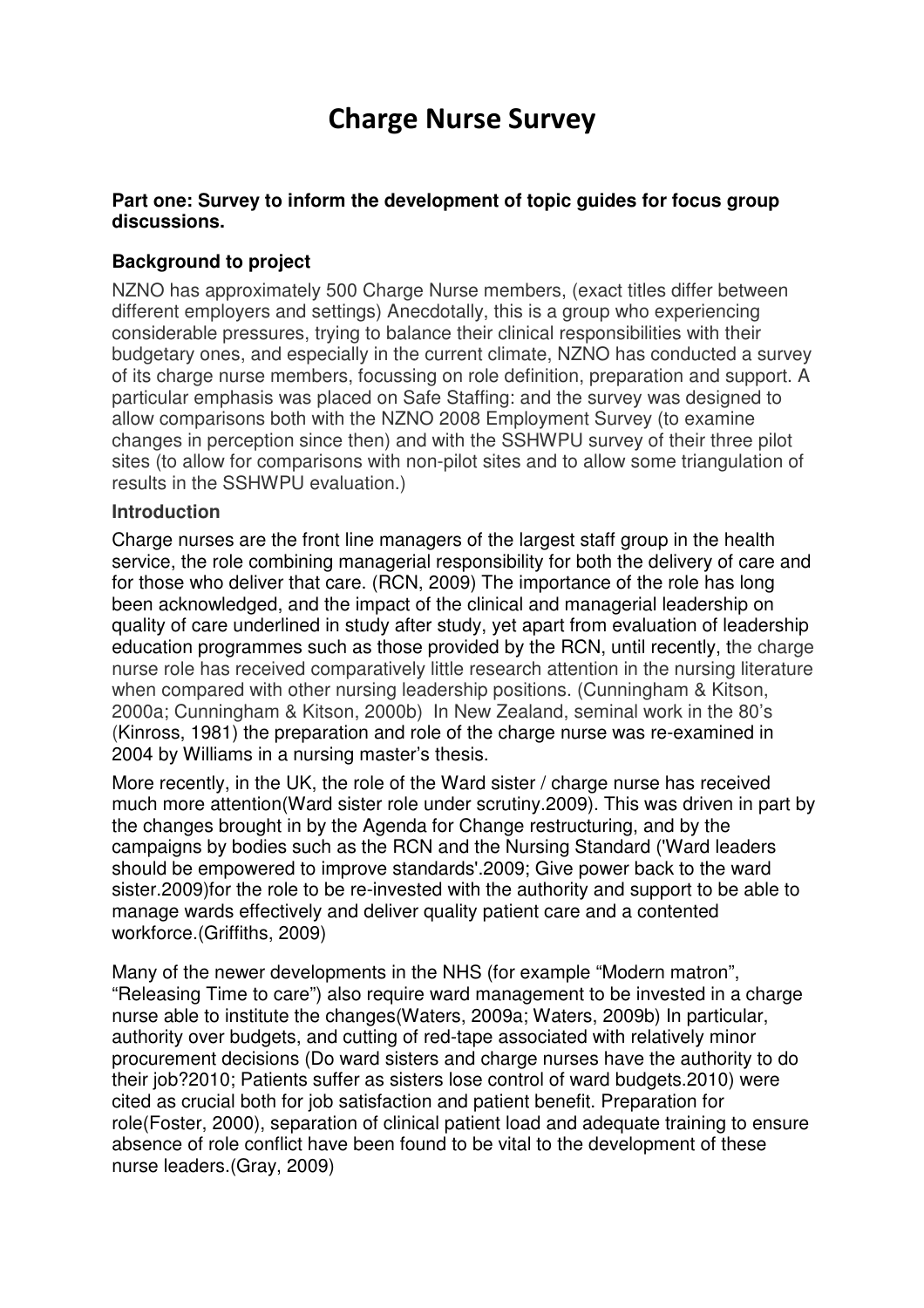# **Method**

A detailed survey was developed in conjunction with senior nurses and professional nursing advisors within NZNO, and piloted by 2 other charge nurse members of NZNO. The questions relating to SSHWPU were agreed with the researcher and project lead of the SSHWPU. Invitations were sent out to appropriate members either by e-mail, or by post (in the absence of e-mail addresses) Two reminders were given. The survey was hosted on a secure web site, and ran for one month.

# **Results**

538 Invitations were sent out. A 28% return rate was generated within the cut off time. A number were returned stating change of employment / role made them no longer eligible to take part, or with a wrong address. 138 valid responses were received from nurses still employed as Charge nurses (or equivalent titles)

# **Demographics**

93% of respondents were female. This is the same as reported for total registered nurses in New Zealand http://www.moh.govt.nz/moh.nsf/pagesmh/6795/\$File/currentstate-nursing.pdf

The age profile (see below) is also similar, where 70% of nurse managers are reported as being over 45 years old.



There was a wide range of job title. 44% were charge nurse managers, 28% clinical nurse managers. Of the 25% "Other" permutations on the words: clinical, charge, nurse, manager, leader, associate, specialist, or including a particular service or speciality area were described.

**Years worked in current role are shown below.** 

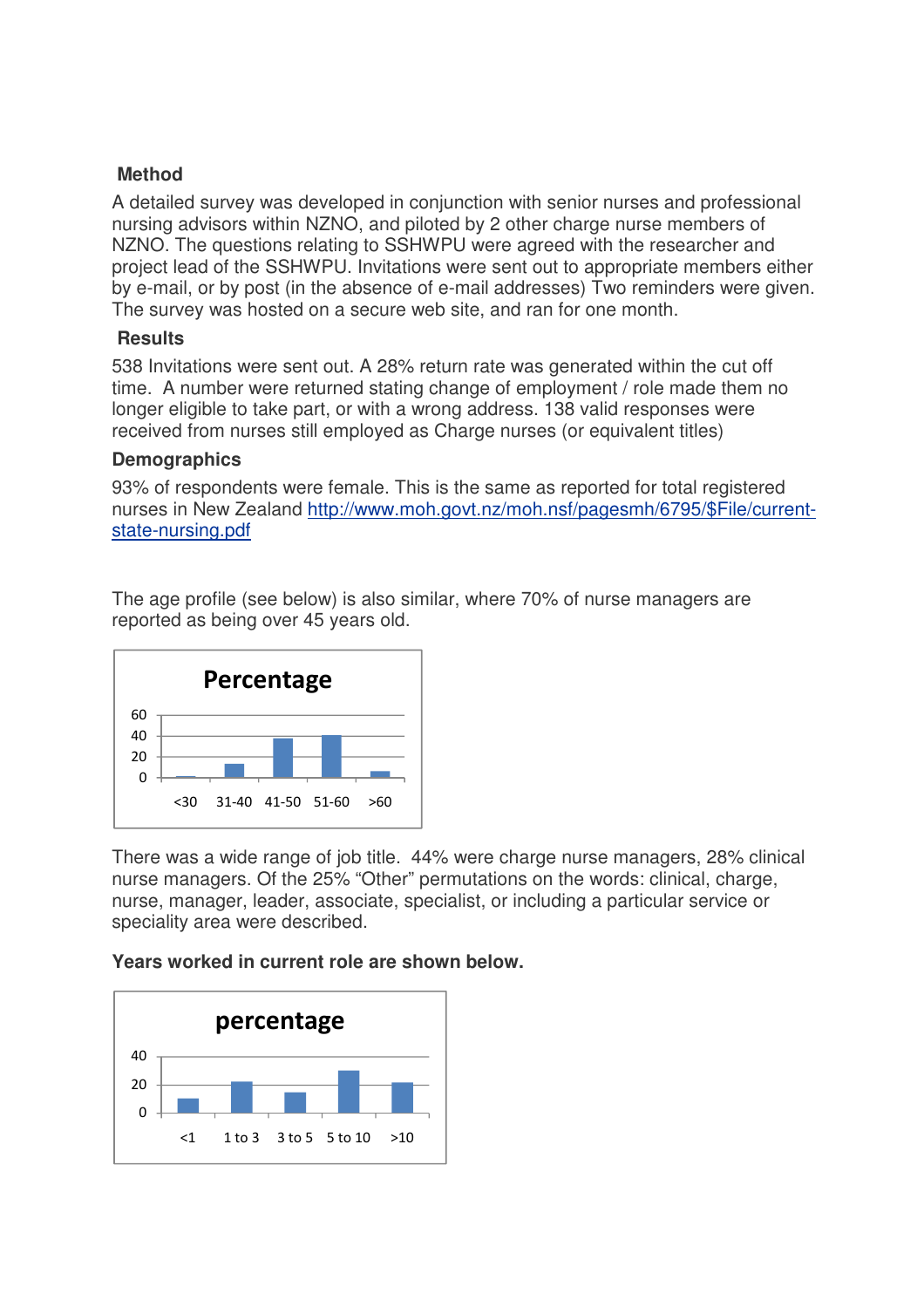# **Employer by DHB**

a) HWIP workforce data



# b) respondents



It can be seen that the smaller DHBs are not represented, but that the numbers from all other DHBs are approximately in the same percentages. No one DHB returned more than 30 responses, and many of the others had fewer than 5 respondents, making comparisons of later items problematic.

Key indicators throughout the report have been analysed by DHB. To preserve anonymity, on each graph, data for the measure has presented in increasing or decreasing order, rather than the order the DHBs were presented on the survey or alphabetically. The mean result for all DHBs combined is always shown using a purple bar. For the public report, one of the consistently high scoring DHBs, and one consistently lower scoring DHB were chosen, and their results are consistently shown using the same coloured bar (green and red respectively) throughout. Individual reports prepared for Directors of nursing have their own DHB colour coded.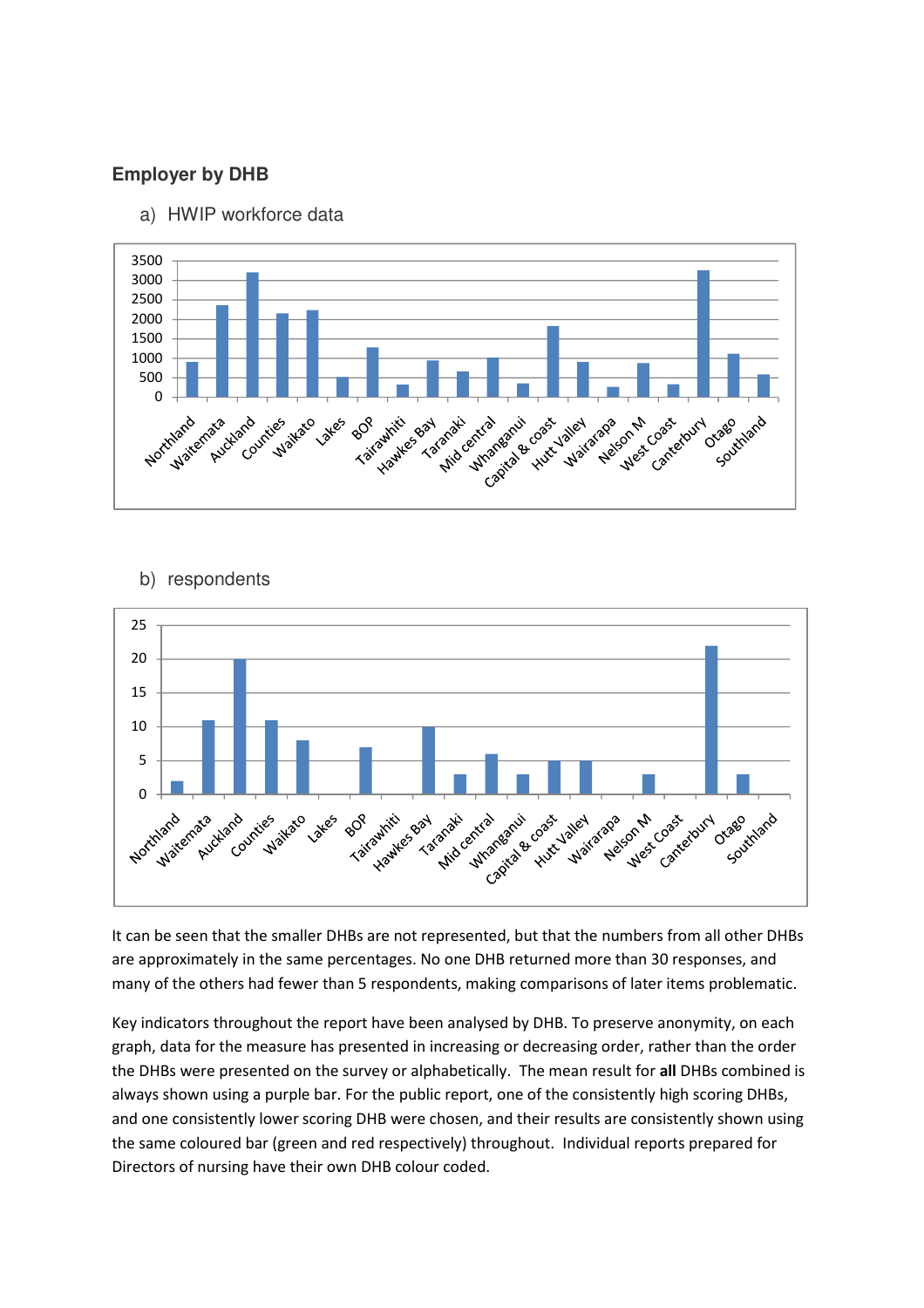# Facility type

70% work in inpatient facilities, 19% in outpatient facilities, 11% in the community, and a small number work across two or more facility types.

### Bed numbers

For those working in the community or outpatient, this question was not applicable. The modal number of beds in the areas the respondents were responsible for was 21-30. (Numbers of respondents are shown)



#### Management responsibilities:

The mean number of Full time Equivalent staff each was responsible for was 23 (this ranged from 6% managing fewer than 5 staff, to 7% who managed 50 plus staff) , and the average head count making up this FTE was 28. Further examination of the meanings ascribed to the phrase "responsible for" is necessary. The complexities of line management, day to day oversight, professional oversight, degrees of authority over etc, are difficult to explore in survey format.

# Safe Staffing

60.4 percent of respondents considered that overall, there were enough nursing staff to meet patient needs. However, of the 43 comments provided in relation to this question, there were some very common themes:

- Skill mix, in addition to total numbers is often more of an issue than numbers alone
- Acuity of patients is rarely computed into staffing requirements
- Fluctuations in both patient numbers and staff absence can create staffing problems
- Charge nurses often have a clinical role on top of their management role
- There were several comments indicating that workload and stress is not sustainable, either for themselves or for their staff.

One reported being overstaffed, and two reported being able to bring casual / pool nurses in whenever needed.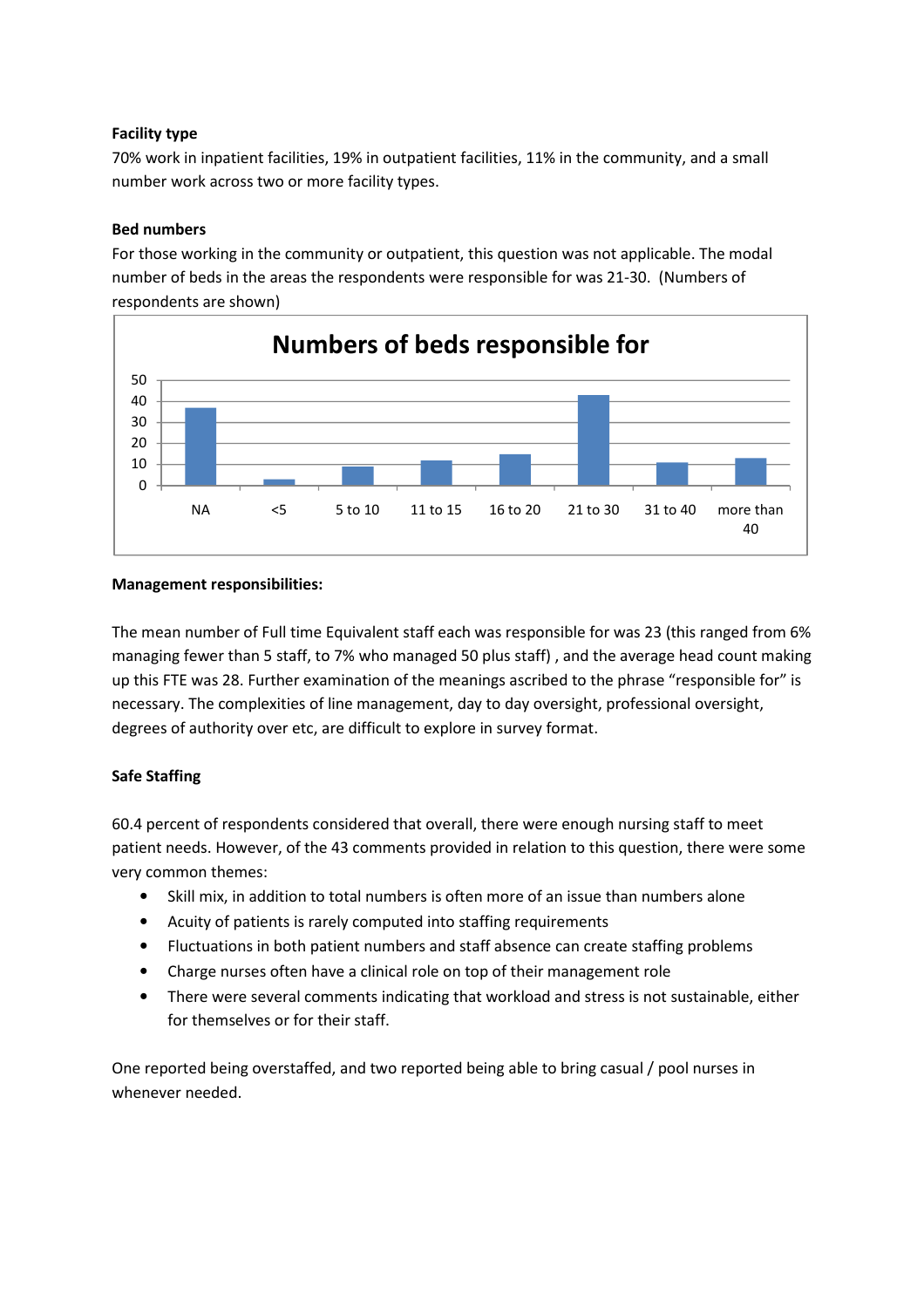#### Staff management responsibilities

| <b>Type of staff</b>             | Mean number responsible for |
|----------------------------------|-----------------------------|
| Registered nurses                | 19                          |
| <b>Enrolled nurses</b>           | 4                           |
| Clinical nurse specialists       | 3                           |
| Clinical nurse educators         | 2 or fewer                  |
| Associate charge nurses          | 2 or fewer                  |
| Ward clerks                      | 3                           |
| HCA / Care giver / hospital aide | 6.5                         |
| SMO / RMO                        |                             |
| Other                            | Range, see below            |

Other staff that respondents were responsible for included:

Technicians, Haemodialysis Technicians, Nurse Practitioner, typists, Administration/secretarial, Volunteers, pharmacist, Sterile Services Technicians, Paediatric Liaison Nurse (community based) , Physiotherapists , Diversional therapist, Clinical Educator, Pukenga Atawhai, Social Workers Researcher , Psychologist , Clinical Coordinators, Nursing students, Support workers, occupational therapists and needs assessors, Allied health team, Play specialist staff, clinical psychologists, recreation officers as well as ID team , Psychology, speech language therapy, Ranga Hauora, Anaesthetic Technicians, dental assistants and maxillofacial technician, volunteer meals on wheels drivers, Project Co-ordinator, Health Promoter, mental health workers, Booking clerks ( surgical ), Clinical Coaches.

It can be seen there is a wide range of other clinical, non-clinical and allied health professional staff that this group of managers is responsible for. A stated above, the phrase "responsible for" is likely to be interpreted differently by the different respondents. This aspect of the role is complex and rarely acknowledged in the literature, and may be better explored using focus group methodology. The tables below shows the actual numbers of responses in each category for the set of questions related to Safe Staffing (SS) The traffic light coding is indicative only, subjectively picking up the higher numbers of "desirable" responses and coding these green, or low numbers of "less desirable" responses being coded red, and intermediate responses being coded yellow or orange. This convention is followed throughout.

| Safe Staffing (SS) Questions -<br>frequency                              | <b>Always</b> | <b>Usually</b> | <b>Sometimes</b> | <b>Never</b> |
|--------------------------------------------------------------------------|---------------|----------------|------------------|--------------|
| Professional judgement about SS respected                                | 23            | 80             | 29               | 5            |
| Pressurised into taking more patients than<br>you have indicated is safe | 4             | 20             | 86               | 27           |
| Appropriate additional staff provided on<br>request                      | 5             | 40             | 73               | 17           |
| RN replaced by EN / HCA during shortages                                 | 4             | 9              | 58               | 64           |
| When RN replaced as above, this is recorded<br>formally                  | 24            | 17             | 18               | 47           |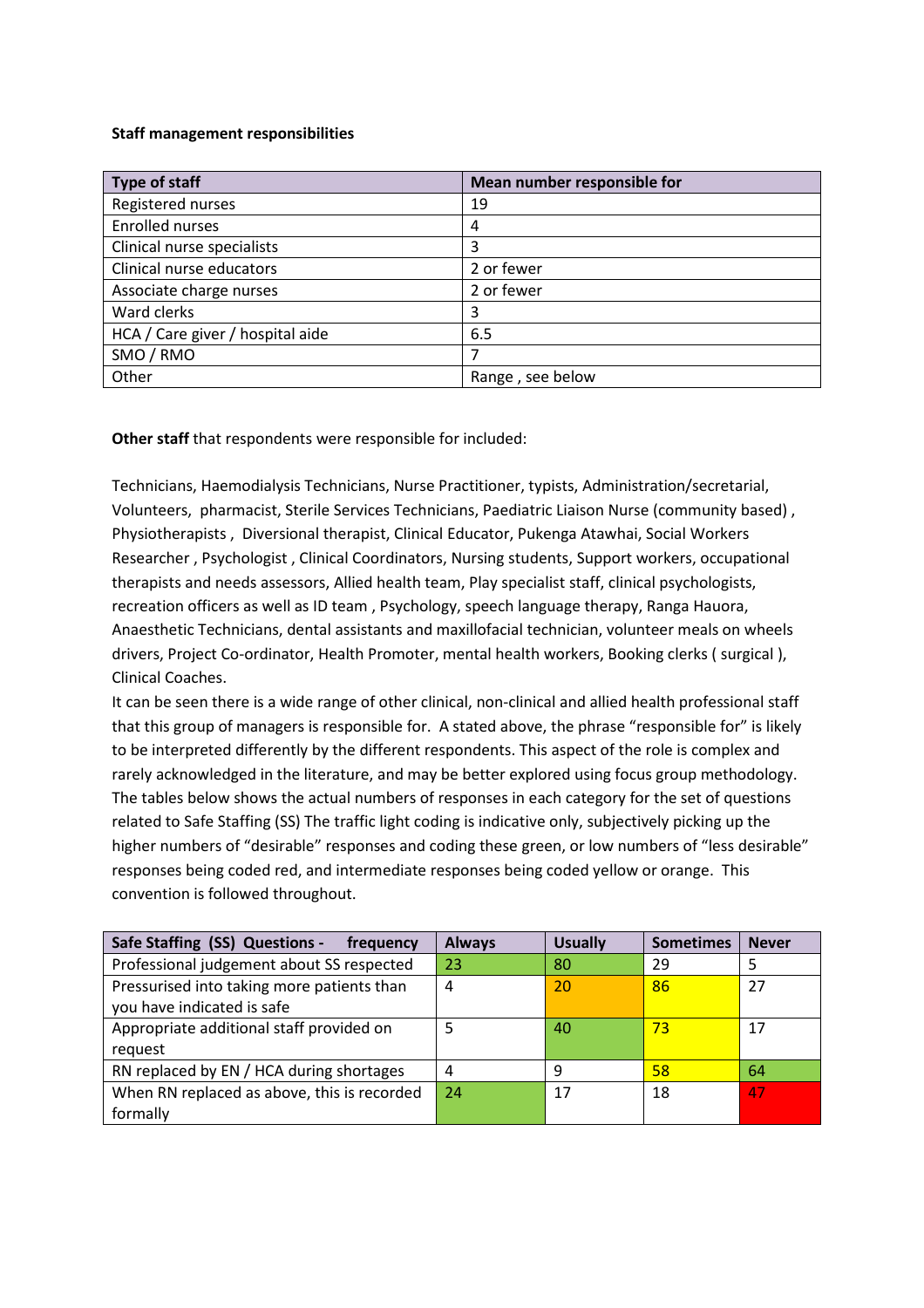| Safe Staffing Questions - Care compromised    | <b>Always</b> | <b>Usually</b> | <b>Sometimes</b> | <b>Never</b> |
|-----------------------------------------------|---------------|----------------|------------------|--------------|
| Too few staff to provide safe care            | 1             | 7              | 111              | 15           |
| Too few qualified staff to provide safe care  | 1             | 11             | 89               | 36           |
| Inadequate cover from doctors                 | 2             | 21             | 84               | 27           |
| Staff working outside their scope of practice | 1             | 2              | 51               | 81           |
| Rostering insufficient to provide safe care   | 4             | 6              | 76               | 50           |
| High staff sick leave                         | 1             | 12             | 91               | 34           |
| High staff turnover                           | 0             | 6              | 55               | 72           |
| Inadequate availability of equipment          | 6             | 8              | 84               | 40           |
| Miscommunication between staff                | 0             | 15             | <b>111</b>       | 9            |
| Lack of admin support                         | 10            | 15             | 85               | 26           |
| Delays in patients being discharged           | 9             | 20             | 76               | 24           |
| Pressure to take more patients than can       | 10            | 29             | 72               | 21           |
| safely be managed                             |               |                |                  |              |

While at first sight it might appear that there is a contradiction in the answers to questions related to pressure to take more staff, this is because in the first block of questions, the frequency of feeling pressured into taking more patients is examined, while in the second, where care is compromised, the frequency with which the pressure to take more patients than is felt safe contributes to compromised care is examined The difference between the two questions about pressure to take more patients than safe, indicates that actual care is not compromised as often as it is felt it might be. This may be due to additional effort and workload managing to keep patients safe or to misjudgement about requirements / safety margins in the system. One more senior respondent suggested than "sometimes the charge nurses feel safety is compromised, when in fact it is not" This might also be reflected in the 37 people who felt their judgement about safety was never or only sometimes respected. Differences in these perceptions between work sites with different models of care, or where workload planning tools such as Trendcare are used, or where acuity measures are included and where the workloads are adjusted for the patient requirements rather than bed numbers / occupancies would be an important area for more exploration.

| <b>Safe Staffing Questions - reporting</b>                       | Yes        | <b>No</b> |
|------------------------------------------------------------------|------------|-----------|
| Can voice concerns about patient safety without fear of negative | 124        | 17        |
| consequences                                                     |            |           |
| Has an escalation plan in place                                  | <b>115</b> | 23        |
| Has reported a SS incident in last six months                    | 48         | 94        |

Outcome of reporting a safe staffing incident

| Safe Staffing Questions - reporting outcome                               | <b>Number</b> | %     |
|---------------------------------------------------------------------------|---------------|-------|
| Incident investigated, followed up but could happen again                 | 26            | 54.2% |
| Incident not followed up appropriately                                    |               | 18.8% |
| Don't know what action was taken                                          |               | 16.7% |
| Incident investigated, followed up and confident dealt with appropriately |               | 10.4% |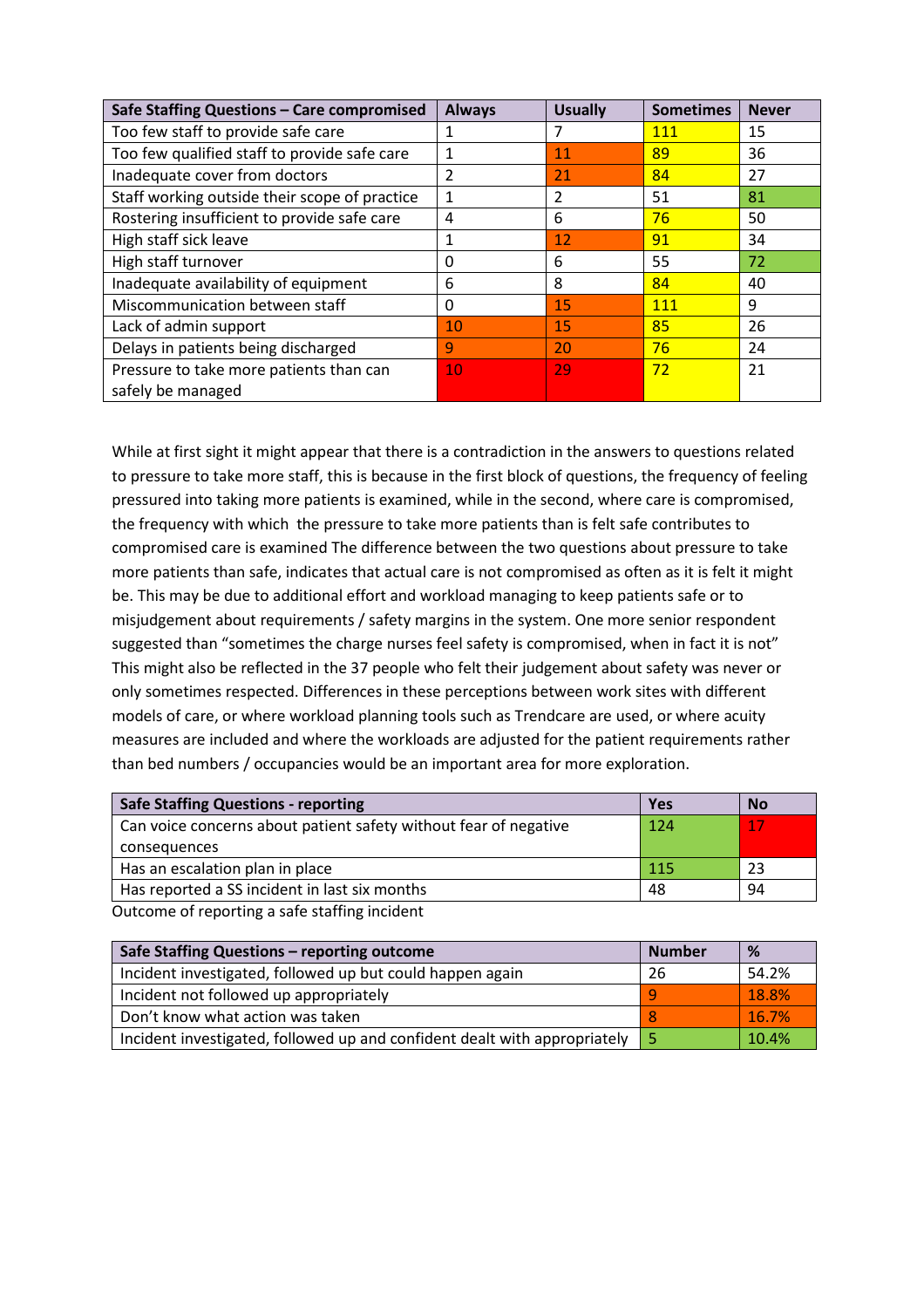#### Free text comments related to Safe Staffing reporting

A wide variety of free text answers were given in response to reporting Safe Staffing incidents. These ranged from a confidence that risk and safety systems are in place and working well, and that patient safety is never, or rarely, compromised, through perceptions that budgetary constraints mean lack of suitably qualified cover, to a distrust and cynicism about Safe Staffing processes and reporting.

There is a concern for the loss of experienced staff, and a feeling that whereas at present nurses are prepared to be called back, and "go the extra mile", that this approach to management is not sustainable in the long run.

Where respondents had not reported incidents within the last six months, for 81% there had been no incidents to report, 7.5% did not have confidence action would be taken, 5% did not have time to complete a form, and the table below details the other responses, each from a different individual.

#### Safe Staffing explored by DHB

Overall Safe Staffing scores



The 17 staff who reported they couldn't voice their concerns about patient safety without fear of negative consequences came from only 9 DHBs. The DHB identified in red WAS one of these, the DHB identified in green was NOT one of these.

#### Other comments related to safe staffing

Again, there was a wide variety of free text answers given in response to the invitation to other comment further about Safe Staffing. There is a very wide range of perceptions from those who feel very adequately supported and able to backfill whenever needed, through to those who feel that decisions are based on fiscal rather than clinical judgements, and who feel therefore that patients are left at risk. There is also much evidence of professional and collegial loyalty and commitment, and filling in any gaps themselves. Three exemplar quotes are shown:

Firstly, an example of an appropriate and collaborative approach: "If inadequate staff coverage then workloads adjusted to accommodate e.g. clinic appointments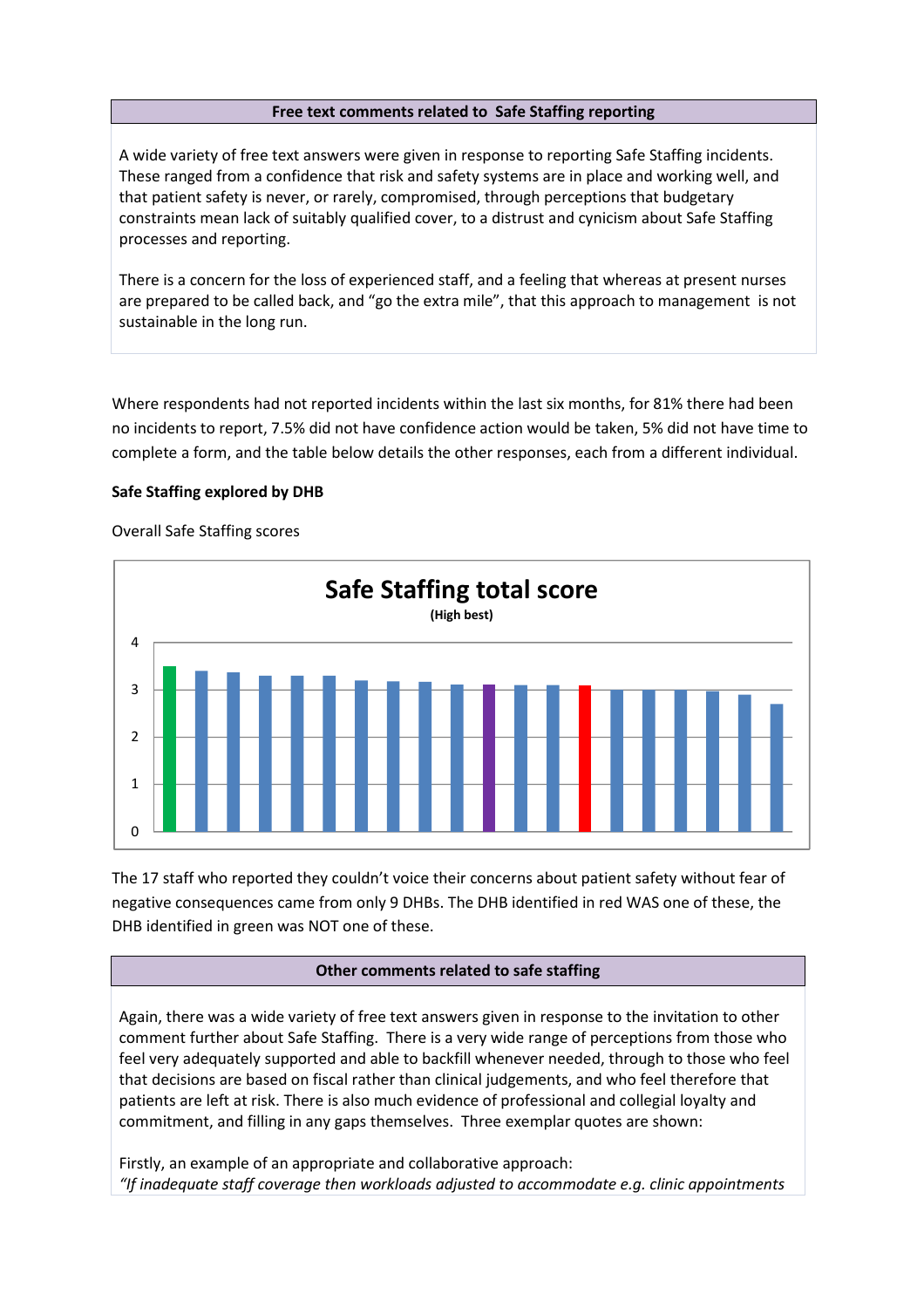cancelled, home visits postponed. Workloads adjusted as able which allows us to maintain safe staffing"

Secondly, an example of grudging acceptance of a less than ideal situation: "Nurses have to get on with it but should be refusing to as the more this is allowed to happen it will become expected."

Thirdly, an example of obvious distress:

"If there are very sick patients on the ward and/or low skill mix it becomes exceptionally stressful but only the headcount of nursing staff is taken into consideration. At present we are not able to order any bureau HCA's to cover patient watch requirements as we are expected to use our own staffing matrix to 'watch' patients - this is clearly putting patients at risk and staff under increased pressure."

### Responsibilities

The table below shows percentages of respondents with full, partial and no responsibility over the following aspects.

| <b>Responsibility</b>                             | Full | <b>Partial</b> | <b>None</b> |
|---------------------------------------------------|------|----------------|-------------|
| Human resource management                         | 28.8 | 53.2           | 18          |
| Ward environment                                  | 64   | 29.4           | 6.6         |
| Ward cleanliness                                  | 52.2 | 40.4           | 7.4         |
| Patient nutrition                                 | 49.6 | 30.7           | 19.7        |
| Developing and setting standards for patient care | 61   | 38.3           | 0.7         |
| Nursing practice / models of care                 | 59.5 | 39.7           | 0.7         |
| <b>Business planning</b>                          | 12.8 | 70.2           | 17          |

The reporting by nearly one in five of no responsibility for patient nutrition may be further explored at a later date: it could be that respondents felt they could not influence the choices of food available or made, rather than that they did not feel that patient nutrition was a responsibility for them.

# Budgetary responsibility

112 (78%) of respondents reported having budgetary responsibility. When this was further probed, 99 monitored their budgets, 90 managed it, and 30 were involved in setting the budgets. (Multiple answers preclude percentages) Other questions related to budgetary responsibilities are shown in the table below.

| Question ---                    | <b>Number of respondents answering YES</b> |
|---------------------------------|--------------------------------------------|
| <b>Budgetary responsibility</b> | 112                                        |
| Preparation for budgetary role  | 17                                         |
| Mentor for budget available     | 40                                         |
| PD related to managing budgets  | 66                                         |

Free text answers related to the budgetary responsibilities further explain the input and limits to the budgetary responsibilities, and are shown below: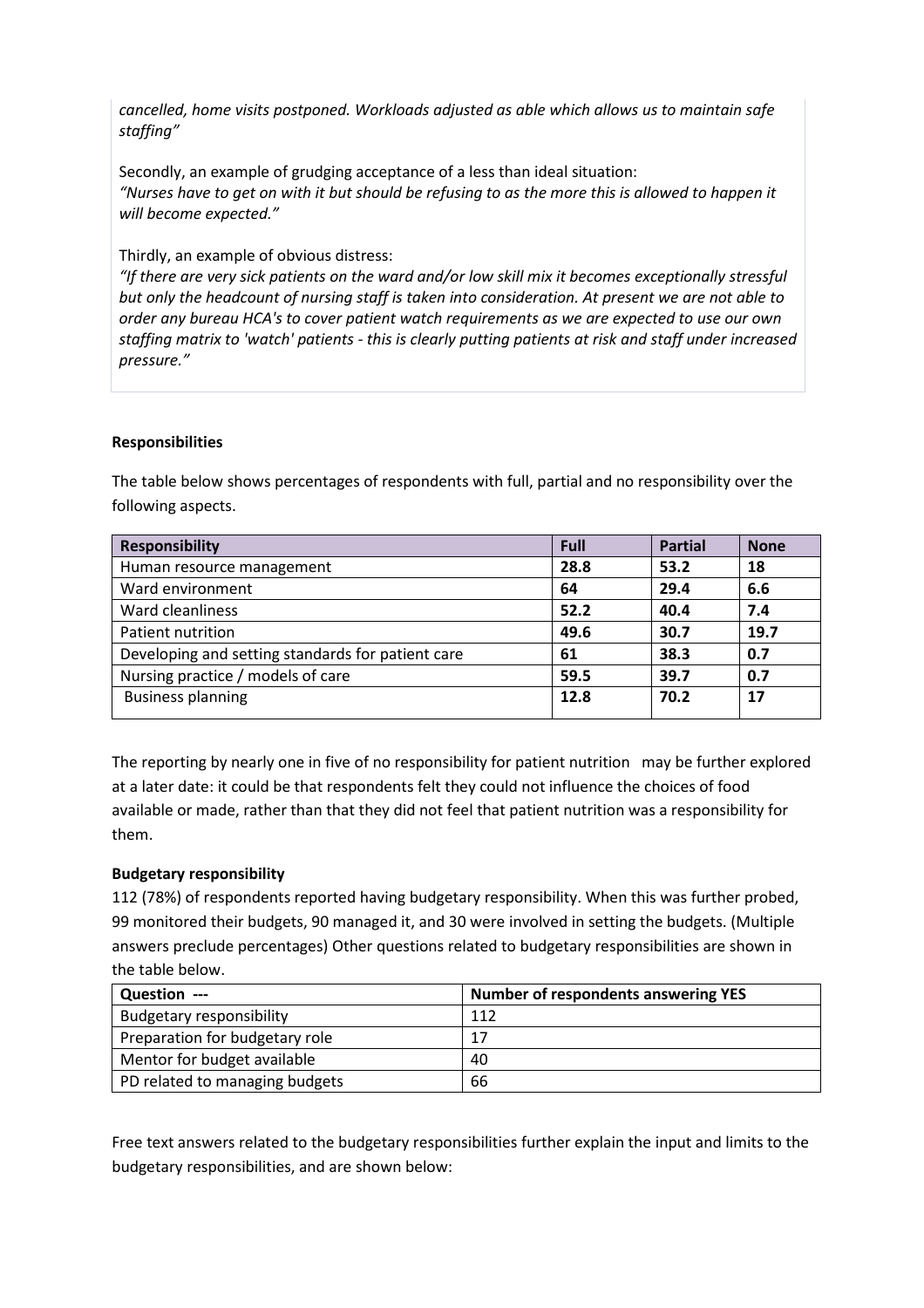#### Comments related to the budgetary responsibilities

Answers ranged from those explaining the extent and limits of their involvements with budgets, to many who felt their power was fairly nominal or limited, being dictated by fiscal constraints rather than actual need. Some had good support from their DHB finance team: "We work cooperatively with finance" while others clearly felt out of their depth: "I have never had formal handover or training regarding budget, but needs to manage it, don't even know what I can or can't sign off"

#### Clinical Leadership:

Very high levels of responsibility for aspects of clinical leadership (as to be expected) were seen, but there were some activities which were slightly less frequently undertaken than others.

| <b>Activity</b>                        | count | <b>Activity</b>           | count |
|----------------------------------------|-------|---------------------------|-------|
| Oversight of standards of patient care | 140   | <b>Consumer relations</b> | 122   |
| <b>Quality improvement</b>             | 139   | Policy development        | 121   |
| Risk assessment                        | 129   | Rostering                 | 119   |
| Patient advocacy                       | 129   | Clinical supervision      | 115   |
| Ward education                         | 111   |                           |       |

#### Other aspects of leadership role

There was also a huge range of other activities classed as clinical leadership. Most came under the broad umbrella of HR functions, such as hiring, appraisals, performance management and team building, while other areas involved teaching or mentoring, committee work, clinical supervision or more strategic involvement in service design or policy development.

#### Preparation for role

Looking at whether respondents had received any pre-employment or orientation related training and assessment in any of the following key management skills, the results (as %) are displayed below.

| Training and / or assessment       | Full | <b>Partial</b> | <b>None</b> |
|------------------------------------|------|----------------|-------------|
| People management skills           | 22.5 | 52.1           | 25.4        |
| HR roles and procedures            | 19   | 49.3           | 31.7        |
| <b>Budgetary management skills</b> | 12.1 | 36.2           | 51.8        |
| Clinical leadership skills         | 23.9 | 48.6           | 27.5        |
| Systems management skills          | 17.1 | 47.1           | 35.7        |

# In response to how the training and assessment had been provided or undertaken, the responses are shown below: (percentages not shown as multiple choices made)

| Training and / or assessment  | counts |
|-------------------------------|--------|
| In-house                      | 113    |
| Peer learning / learning sets | 72     |
| External to organisation      | 53     |
| Formal / accredited           | 18     |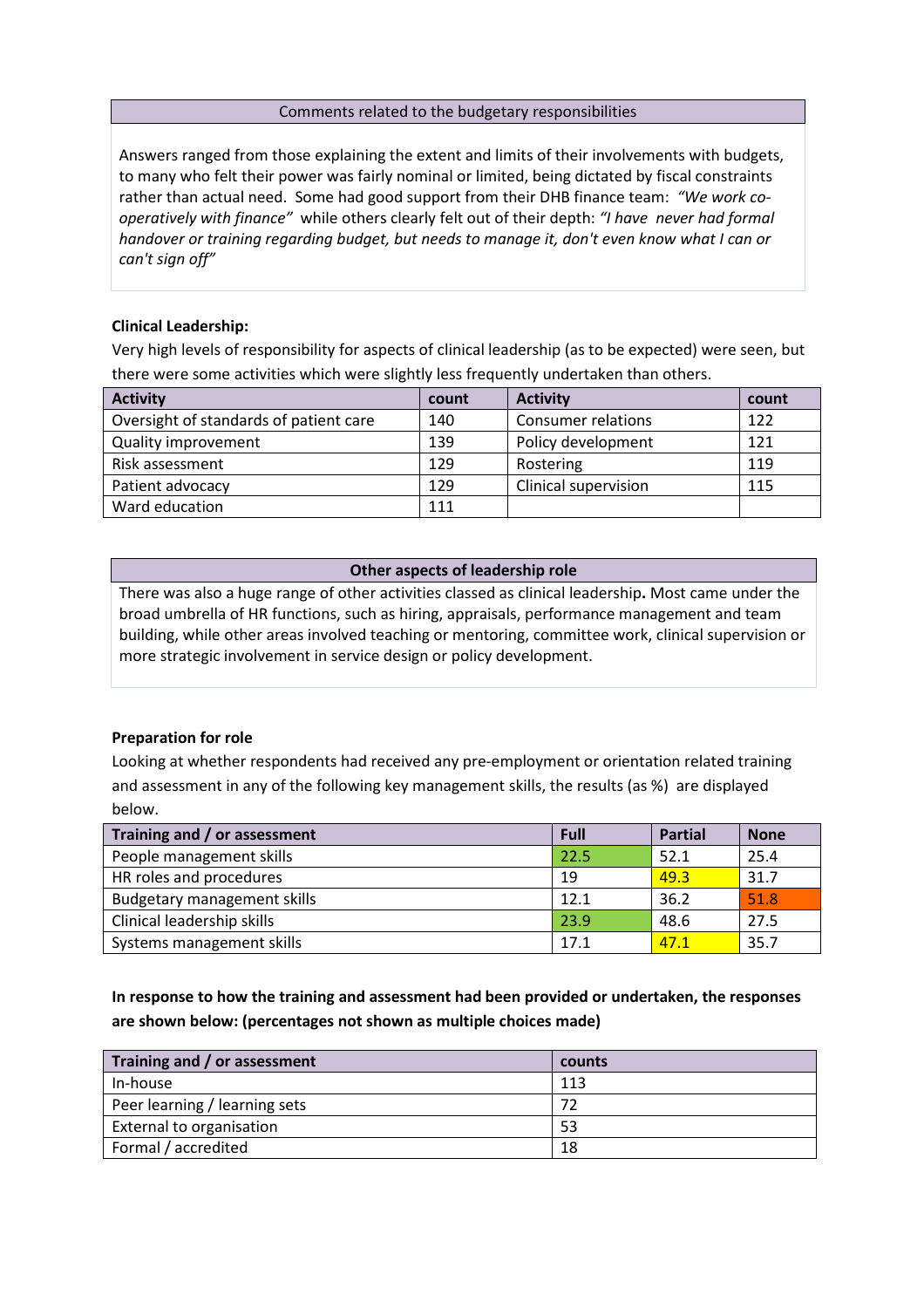Additional detail was provided about how these skills and / or qualifications had been acquired:

# Preparation for role

Of the 22 who reported having formal, accredited qualifications related to management, there were representatives from 10/21 of the DHBs. Interestingly none from the DHB (green) that scored well in all measures above had received formal accredited training, while many from the poorer scoring red labelled DHB had done formal training.

Informal Informal preparation for role mainly involved learning on the job, with or without the support of mentors. In house Learning & development courses in leadership, recruitment & selection, coaching was also commonly mentioned.

Of those who reported formal training and or assessment, the range of courses and qualifications is shown below. They have been grouped into Management/Leadership, Other post graduate, & Other

| Formal                                                                                      |
|---------------------------------------------------------------------------------------------|
| Diploma in Management                                                                       |
| Post Graduate Diploma in Business (Health Management)                                       |
| Post Grad Dip Health Sciences (2 Nursing Leadership & Management papers and 2 Public Health |
| Management papers).                                                                         |
| Post Grad Cert Management & Leadership                                                      |
| University level 8 leadership and management in nursing, module leadership management       |
| MA in leadership (Overseas)                                                                 |
| University level 8 paper leadership and management in nursing                               |
| Module leadership management                                                                |
| MN (CLIN)                                                                                   |
| Master of Health Science (Nursing)                                                          |
| Postgraduate Certificate in Health Science Endorsed in Mental Health.                       |
| Postgraduate Diploma in Nursing.                                                            |
| <b>EMA</b>                                                                                  |
| nzqi institute training                                                                     |
| Certificate of Quality in Health Care: Practical Skills.                                    |
| Change Management paper through CPIT                                                        |
| auditors training - Health audit (also covered risk and quality management)                 |
| DHB (HR dept) Assessment course                                                             |
| DHB (HR dept) recruitment process                                                           |

Other comments were invited related to the perceptions of preparation for role. These are shown below:

#### Other comments related to preparation for role

Many of these comments came from people who had come into their role at a time before such preparation was offered, and described career progressions based on experience and mentorship. The support and experience of their previous and current clinical nurse leadership was widely acknowledged. Particular programmes provided by various DHBs were also cited as being of real value. There had been a variety of preparation for role, which ranged from extremely helpful,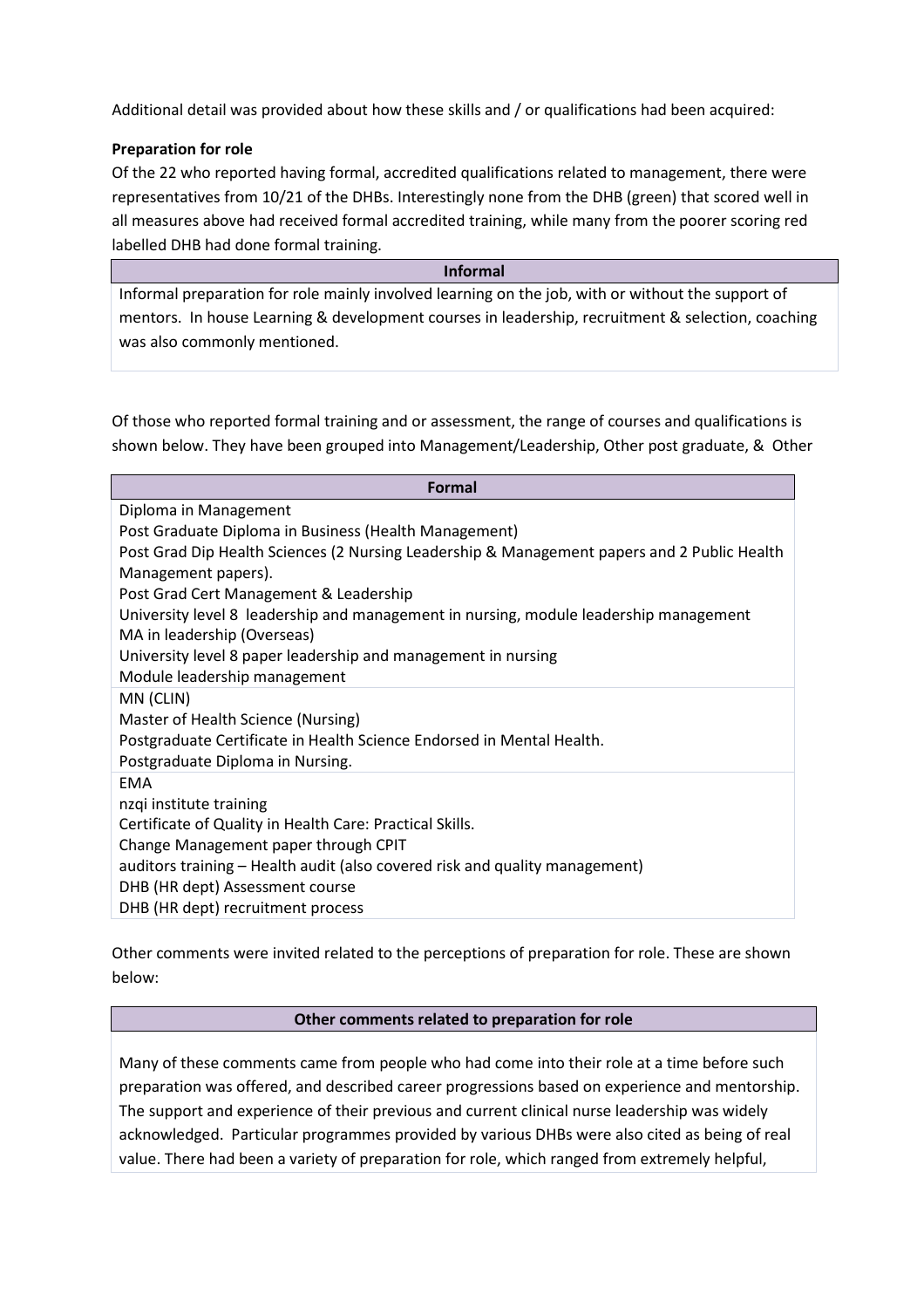supportive management and/informal or formal training, to being thrown in the deep end and learning on the job. The importance of structured learning plans and mentors, links to others (especially finance / and HR) was frequently stated.

### Support for role (counts from whole sample)

| <b>Support mechanisms</b>          | <b>Yes</b> | <b>Partial</b> | <b>No</b> |
|------------------------------------|------------|----------------|-----------|
| Orientation to role                | 43         | 59             | 40        |
| Access to a management mentor      | 53         | 42             | 46        |
| Access to a clinical mentor        | 45         | 37             | 54        |
| Access to a financial mentor       | 44         | 41             | 54        |
| Regular appraisals                 | 85         | 36             | 22        |
| Access to professional supervision | 51         | 27             | 63        |

### Support for role

This was another of the key aspects chosen for a DHB analysis. A simplistic coding of 1 for Yes, 2 for Partially and 3 for No was applied and a mean sum score across all elements calculated for each DHB and for all DHB's. The resulting graph is shown below.



Mean sum score for all six support elements, by DHB

Specifically, exploring support with issues related to performance management of staff, 99% reported receiving support with this difficult area – and the varied sources of support with performance management are shown below:

#### Sources of support with performance management

81/142 who answered this question mentioned HR as a source of support with performance management, and 16 mentioned their Director of Nursing. One who did not feel supported with this role reported paying for private supervision to help with this aspect of her role. 13/the 16 who mentioned their DON were also strongly enthusiastic and professionally satisfied by their jobs, and came from 9 different DHB's (one DHB had 4 respondents like this, the green DHB was one) whereas only 3 out of the 18 who did not receive support with performance management were so, these all came from different DHBs, and the red labelled DHB was one.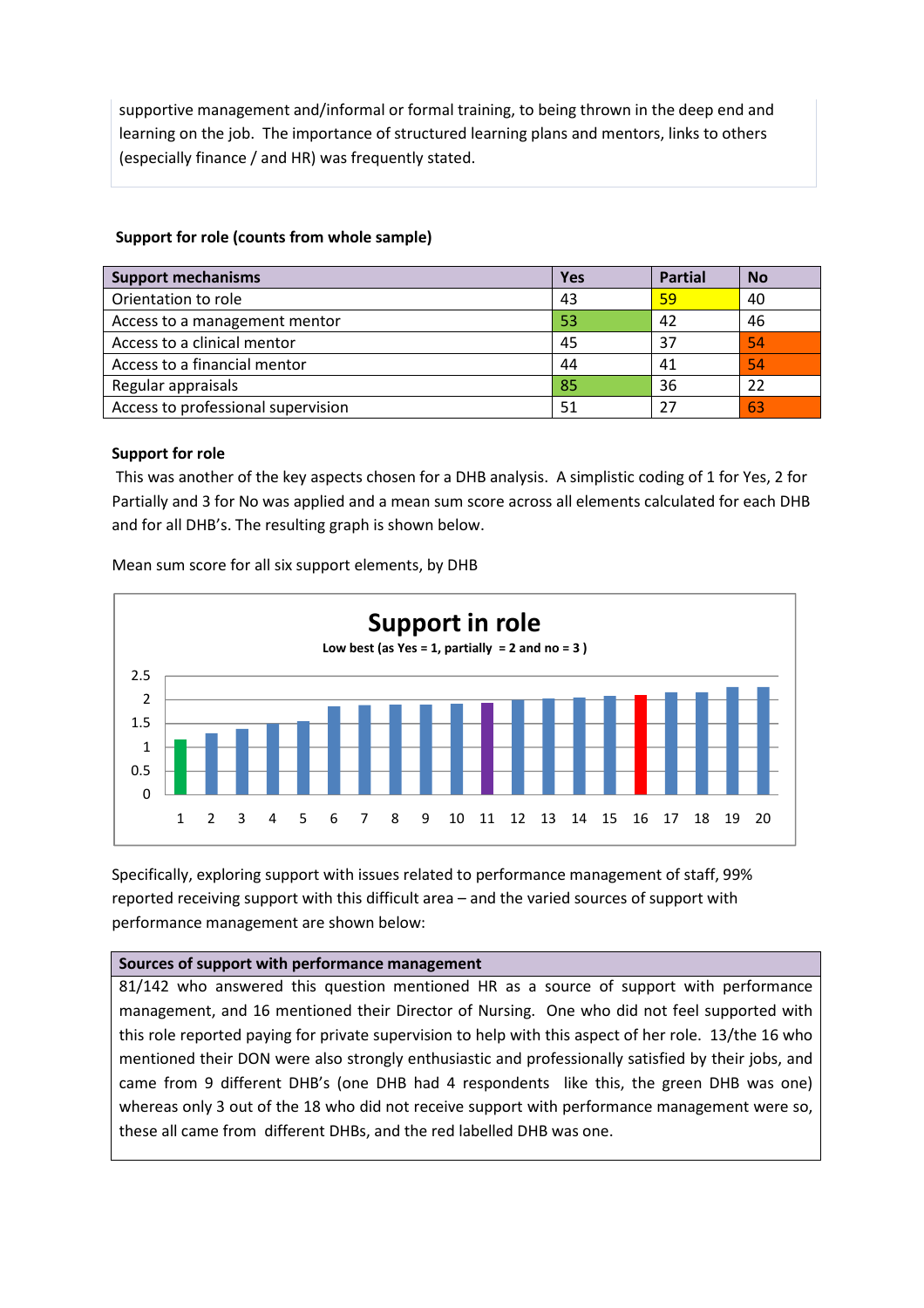#### Professional development

This staff group are very supported with their [professional development: 94.2% had access to clinical PD opportunities, 84.9% to Management / HR PD opportunities, and 55.1% had access to financial and budgetary PD opportunities.

#### Priorities:

| <b>Priority</b>                               | Rank |
|-----------------------------------------------|------|
| Work - life balance                           |      |
| <b>Clinical Practice</b>                      |      |
| Leadership opportunities                      |      |
| Take home pay                                 | 4    |
| <b>Professional development opportunities</b> |      |

There was a large margin by which work-life balance was selected as a top priority: this may be indicative of a section of the workforce who feel this is not currently a balance they are happy with, a stage of life phenomenon related to the average age being nearly 50, or to a feeling that salary additional to that which they are currently on is adequate. If focus groups are to be run, it would be interesting to explore this further, as it has potential implications both for the industrial side of NZNO (member's priorities) and for work force planning, as one of the striking effects of the 2004 DHB / NZNO MECA was that a significant number of nurses chose to work fewer hours. The 2008 NZNO employment survey found a near linear relationship between actual salary and satisfaction with salary except near the very top of the scales.

#### Salary

The mean salary for the 117 who answered this question was \$80.73K per year, with the range being from \$50K – \$103K There were other comments, such as "not enough for what I do", " fellow MBA takes home \$180K, another started on \$125K" The salaries of those with formal qualifications in management ranged from 80-87K, and those with no formal management training ranged from 68- 90K. (Many cited the scale, MECA step or \$ per hour; these were converted for calculation of means)

#### Role –related morale

Questions in this block (except those marked \*) were also asked in this format as a block in the 2008 NZNO Employment survey, and comparisons with those results for the nursing workforce as a whole are shown in the subsequent table.

| Role related morale Questions - frequency              | <b>Always</b>  | <b>Usually</b> | <b>Sometimes</b> | <b>Never</b> |
|--------------------------------------------------------|----------------|----------------|------------------|--------------|
| You are subject to unreasonable work demands           | 14             | 42             | 81               | 6            |
| You have impossible deadlines for completion           | 5              | 28             | 86               | 23           |
| You have inadequate resources to perform your job      | 10             | 32             | 77               | 24           |
| You have insufficient autonomy to carry out your role  | 11             | 16             | 69               | 46           |
| effectively                                            |                |                |                  |              |
| You get inadequate support from colleagues             | 8              | 15             | 67               | 52           |
| Your job is made more difficult by high staff turnover | $\overline{2}$ | 4              | 53               | 81           |
| Your workload is increased by co-worker sickness or    | 6              | 18             | 86               | 33           |
| holiday                                                |                |                |                  |              |
| *Clinical load is added to your management load        | 35             | 36             | 55               | 17           |
| *Your wider organisational obligations take you out of | 9              | 25             | 83               | 22           |
| the ward too frequently                                |                |                |                  |              |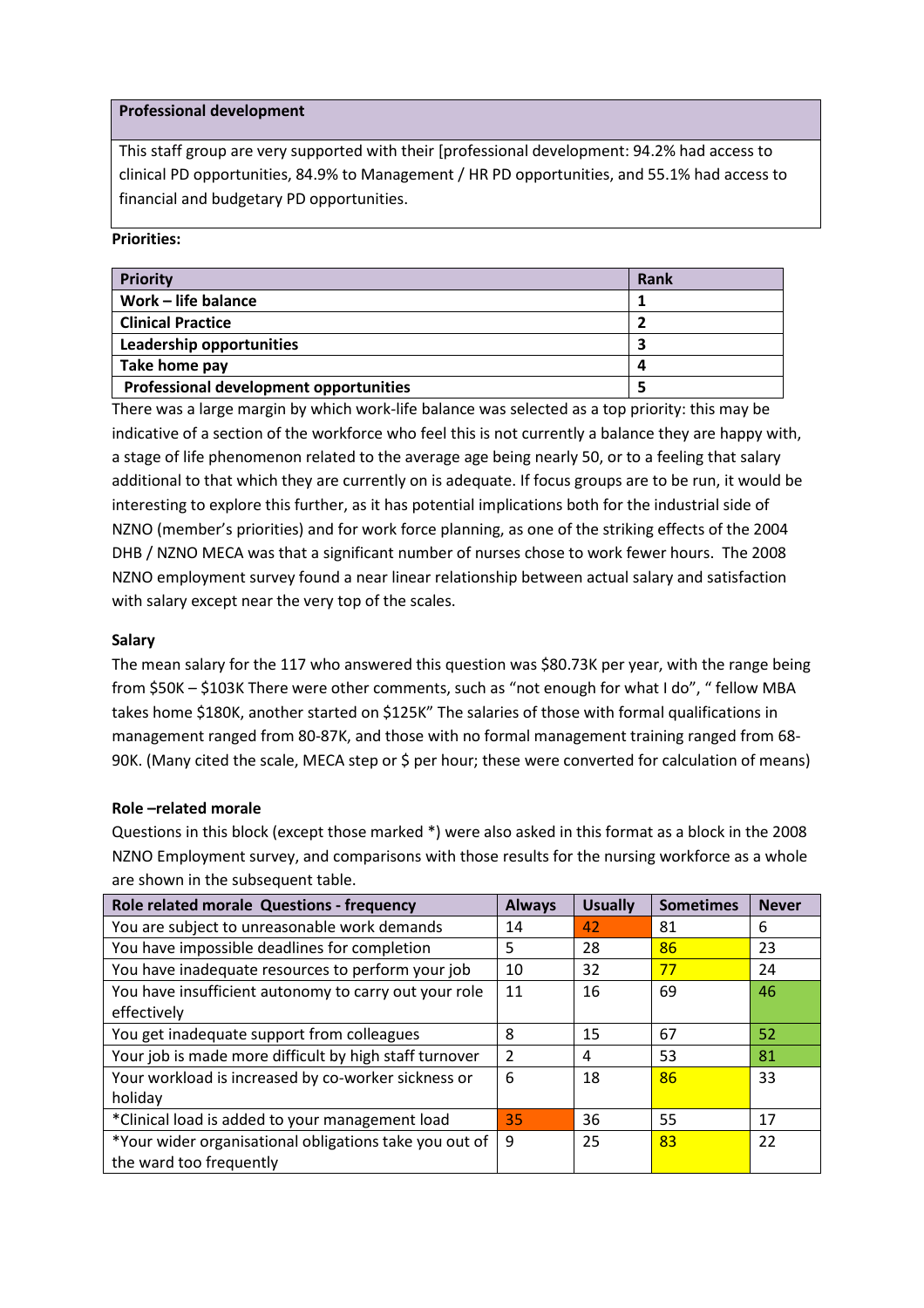# Views –charge nurse survey 2010 versus NZNO employment survey Dec 2008 morale panel

| <b>Statements / Themes</b>                                  | Agreement score charge<br>nurses 2010 | Mean score<br>charge nurses | Mean score<br>total work |
|-------------------------------------------------------------|---------------------------------------|-----------------------------|--------------------------|
|                                                             | Item scores (%)                       | 2010                        | force *<br>2008          |
| 1. Job satisfaction - COMPOSITE                             |                                       | 85%                         | 80%                      |
| Most days I am enthusiastic about my job                    | 92.3                                  |                             |                          |
| I feel satisfied with my present job                        | 80.4                                  |                             |                          |
| I feel my work is valued                                    | 78.3                                  |                             |                          |
| I feel part of a team                                       | 93.6                                  |                             |                          |
| I am able to practice autonomously                          | 87.4                                  |                             |                          |
| My opinions about nursing are valued by<br>my manager       | 81.8                                  |                             |                          |
| I find my role professionally very satisfying               | 84.3                                  |                             |                          |
| 2. Workload - COMPOSITE                                     |                                       | 54%                         | 49%                      |
| My workload is (NOT) too heavy                              | 38                                    |                             |                          |
| I am (NOT) under too much pressure at<br>work               | 57.1                                  |                             |                          |
| (NOT) too much time is spent on non-                        | 53.9                                  |                             |                          |
| nursing duties                                              |                                       |                             |                          |
| There are sufficient staff to provide good<br>care          | 66.9                                  |                             |                          |
| 3.Pay - COMPOSITE                                           |                                       | 50.1%                       | 26%                      |
| I am well paid considering the work I do                    | 58.4                                  |                             |                          |
| Nurses are paid well compared to other<br>professionals     | 41.8                                  |                             |                          |
| 4. Quality of Care - COMPOSITE                              |                                       | 96%                         | 88%                      |
| The quality of care provided where I work<br>is good        | 95.8                                  |                             |                          |
| 5. Job security - COMPOSITE                                 |                                       | 83%                         | 82%                      |
| I would find it easy to get another job with<br>my skills   | 82.8                                  |                             |                          |
| 6. Training - COMPOSITE                                     |                                       | 78%                         | 69%                      |
| I am (ABLE) to take time off for training                   | 74                                    |                             |                          |
| I am supported to be innovative at work                     | 83.1                                  |                             |                          |
| I am able to keep up with developments to<br>do with my job | 70                                    |                             |                          |
| I have regular dialogue about my work<br>with my manager    | 83.7                                  |                             |                          |
| 7. Working hours - COMPOSITE                                |                                       | 65%                         | 76%                      |
| I feel able to balance home and work lives                  | 65                                    |                             |                          |
| 8. Bullying / Harassment - COMPOSITE                        |                                       | 54%                         | 60%                      |
| Bullying & harassment is not a problem<br>where I work      | 54.2                                  |                             |                          |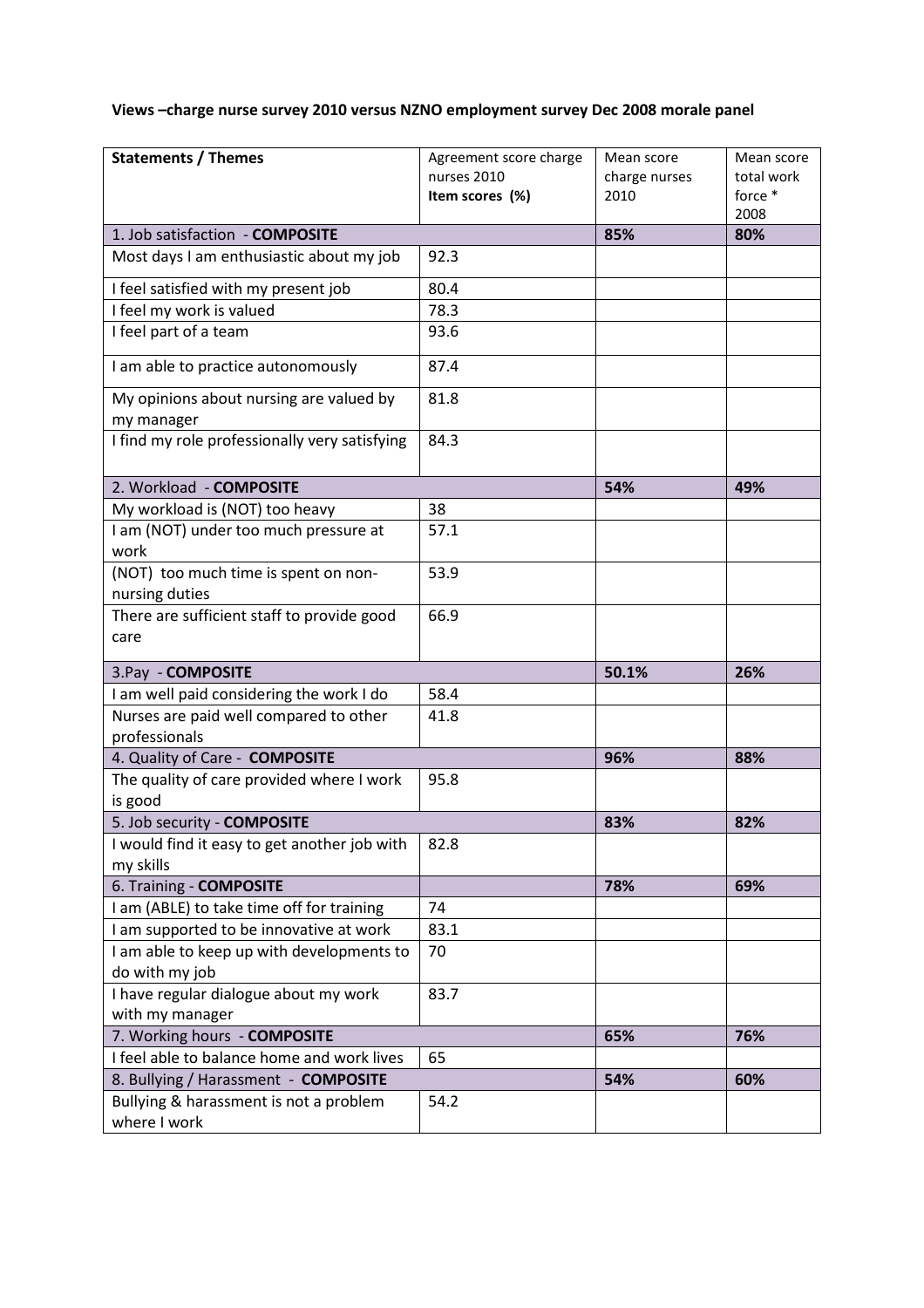The analysis involved grouping statements into themes (highlighted) and adding the two figures for agree and strongly agree with the statement. These are then further summed and means calculated. There were some very minor differences in the actual panel of questions compared to the 2008 survey, and the best fit was selected where this was the case. Questions that were phrased negatively were inverted, and disagree / strongly disagree scores were computed this was to allow all to be presented as mean "agreement "scores. It can be very clearly seen that compared to the whole nursing workforce (late 2008) charge nurses score higher on ALL factors except work life balance. There is good agreement with findings from earlier, linked questions.

Many gave e-mail contact details, and indicated they would be prepared to take part in focus groups linked to this project.

Morale by DHB - This was also selected for analysis of differences between answers given by staff from different DHB's

In all the following graphs, purple shows mean for total sample, the red and green bars are the same DHBs throughout. Please note – these graphs merely document the averaged differences between answers for respondents from each DHB. Given the answers are Likert scale variables with only 4 options, caution should be exercises in interpretations. In some cases, the numbers involved are very small, and in all cases, it is not possible to state how *practically* significant any differences seen are. It is also not possible to separate out cause and effect from linked, contributing (confounding) variables. That said, there is evidence of patterns of some DHBs scoring well or badly on most indicators across the board. It would be useful to be able to correlate the rank order of composite "performance" scores with objective data such as vacancy rate, sickness rates and turnover, not to mention nurse-sensitive patient data.

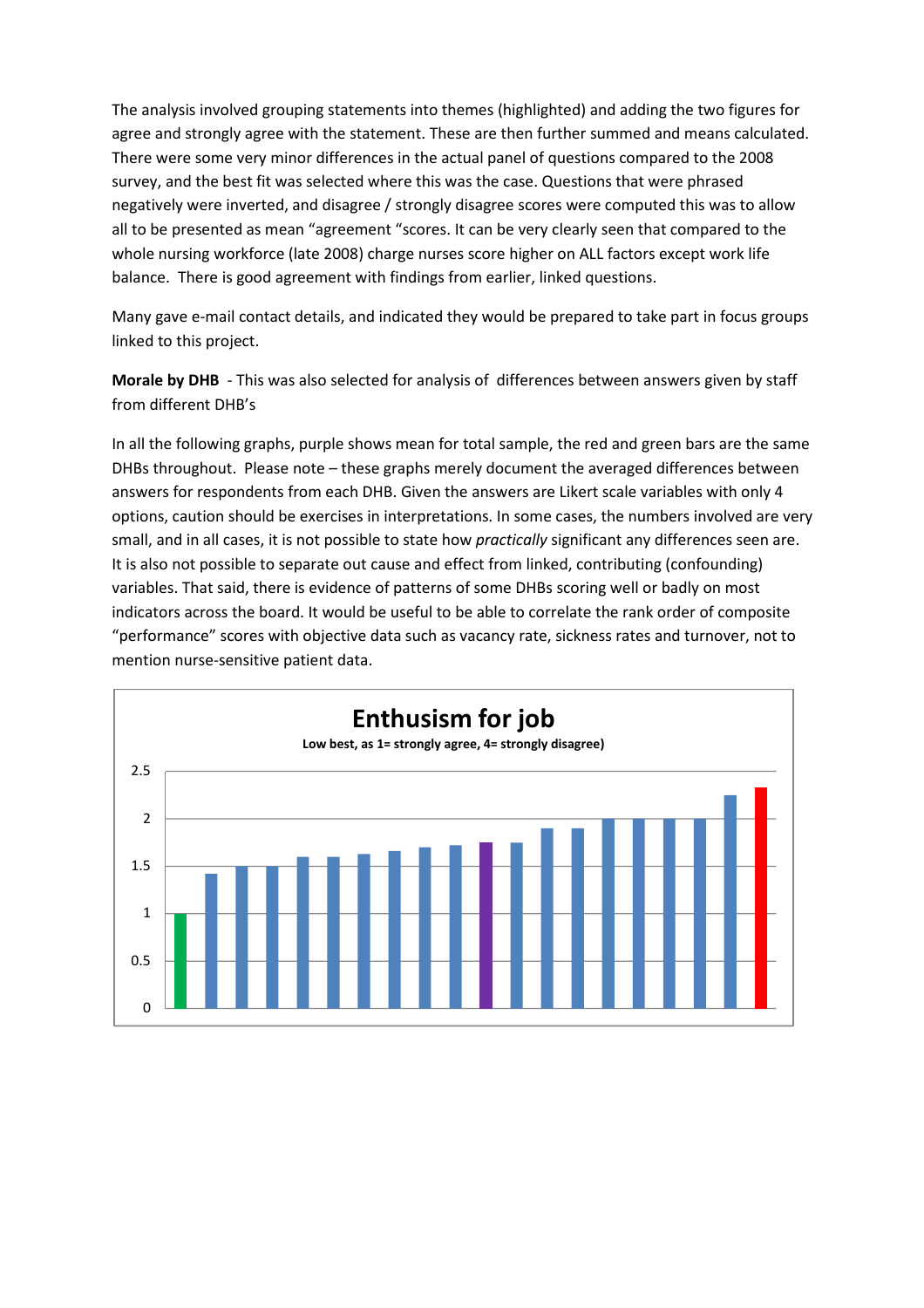



The next set of analyses relate to the morale scores for respondents divided into 3 hierarchical groupings based on job title. This was performed independently by two colleagues. Although not an exact exercise, the 25 different titles were assigned a rank order, where 1 was a top level, 2 was middle, and 3 the least senior. This was to allow for later analyses

| Table below - group assigned, by title |  |
|----------------------------------------|--|
|----------------------------------------|--|

| <b>Title - hierarchy</b>                     | group          | Title - hierarchy                | group |
|----------------------------------------------|----------------|----------------------------------|-------|
| <b>Clinical Leader</b>                       | $\mathbf{1}$   | <b>Associate Clinical Charge</b> | 3     |
|                                              |                | <b>Nurse</b>                     |       |
| <b>Clinical Manager/ Director of Nursing</b> | $\mathbf{1}$   | Associate Charge nurse           | 3     |
| <b>Charge Nurse</b>                          | $\overline{2}$ | <b>Associate Charge Nurse</b>    | 3     |
|                                              |                | manager                          |       |
| Charge nurse manager                         | $\overline{2}$ | <b>Associate Clinical Charge</b> | 3     |
|                                              |                | <b>Nurse Manager</b>             |       |
| Clinical charge nurse                        | $\overline{2}$ | <b>Associate Clinical Nurse</b>  | 3     |
|                                              |                | Manager                          |       |
| <b>Clinical Manager</b>                      | $\overline{2}$ | <b>Associate Clinical Nurse</b>  | 3     |
|                                              |                | Manager                          |       |
|                                              |                |                                  |       |
| <b>Clinical Nurse Leader</b>                 | $\overline{2}$ | <b>Charge Nurse Educator</b>     | 3     |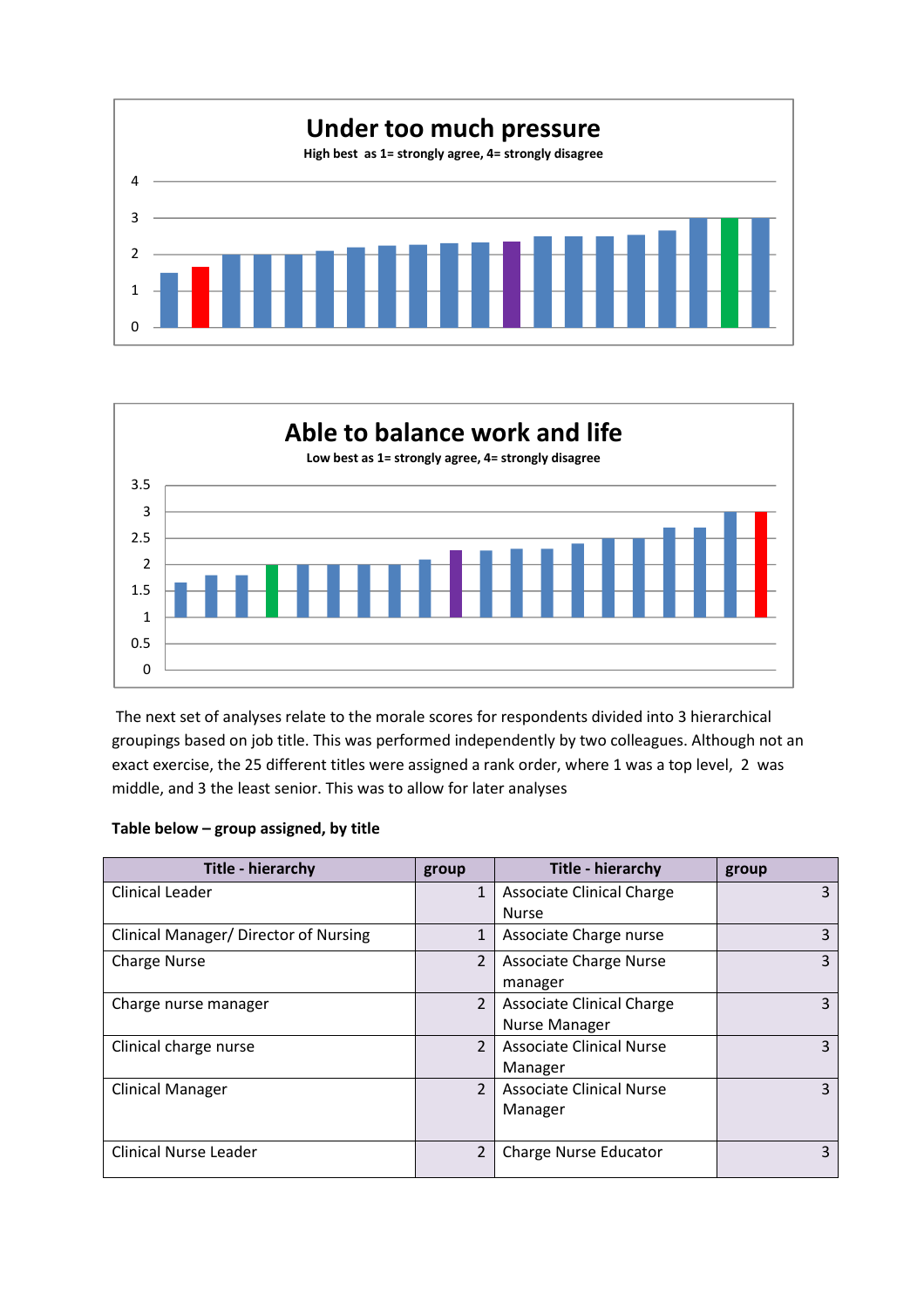| <b>Title - hierarchy</b>      | group          | Title - hierarchy                                 | group |
|-------------------------------|----------------|---------------------------------------------------|-------|
| <b>Clinical Nurse manager</b> | $\overline{2}$ | <b>Clinical Charge Nurse</b><br>Associate         | 3     |
| Clinical services manager     | $\overline{2}$ | <b>Clinical Nurse Specialist</b>                  | 3     |
| <b>Inpatient Charge Nurse</b> | $\overline{2}$ | <b>Associate Clinical Charge</b><br><b>Nurse</b>  | 3     |
| Nurse Manager                 | $\overline{2}$ | Associate Charge nurse                            | 3     |
| <b>Theatre Charge Nurse</b>   | $\overline{2}$ | <b>Associate Charge Nurse</b><br>manager          | 3     |
| Unit Manager                  | $\overline{2}$ | <b>Associate Clinical Charge</b><br>Nurse Manager | 3     |

# Analyses related to responsibilities and morale by job title / groups above are shown in the table below

|               |        |                | Mean sum of all 4    | Sum 4 positive morale  | Sum 2 feel under    |
|---------------|--------|----------------|----------------------|------------------------|---------------------|
|               |        |                | items responsibility | scores                 | pressure scores     |
| Group         | number | % with         | scores               |                        |                     |
| (As<br>above) |        | budget         |                      | Interpretation         |                     |
|               |        | responsibility | Lowest = $most$      | lowest = most positive | lowest = feel under |
|               |        |                | responsibility       | morale                 | most pressure       |
|               | 2      | 50%            | 1.3                  | 5.5                    | -6                  |
| າ             | 123    | 81%            | 1.6                  | 8.04                   | 4.1                 |
| 3             | 12     | 50%            | 1.97                 | 8.75                   | 4.7                 |

The large differences in the numbers involved mean that the differences should be interpreted with caution: however, the pooling of many items gives some confidence. There is considerable other research that has shown that the relationship between responsibility and stress is a complex one. One definition of stress is that it is responsibility without power, and it has been shown that autonomy and self-determination can more than compensate for responsibility in its impact on perceptions of work-related stress. The demonstration that the clinical leaders have the most responsibility and the highest job satisfaction despite feeling under the most pressure, and that the charge nurse group have more responsibility but less stress than the associate charge nurse group appears to bear this out. The associate charge nurse group appears to be the least positive and most pressured group. Other interpretations could be that those with most resilience and positive outlooks rise through the ranks to become leaders, or that leaders feel compelled to answer questionnaires in a positive light!

# Final Comments section

The final section is the free text comments related to the "anything else you would like to add?" question, and these are presented in full. A preliminary thematic analysis is shown below. Some comments were coded in multiple themes, where they made several points.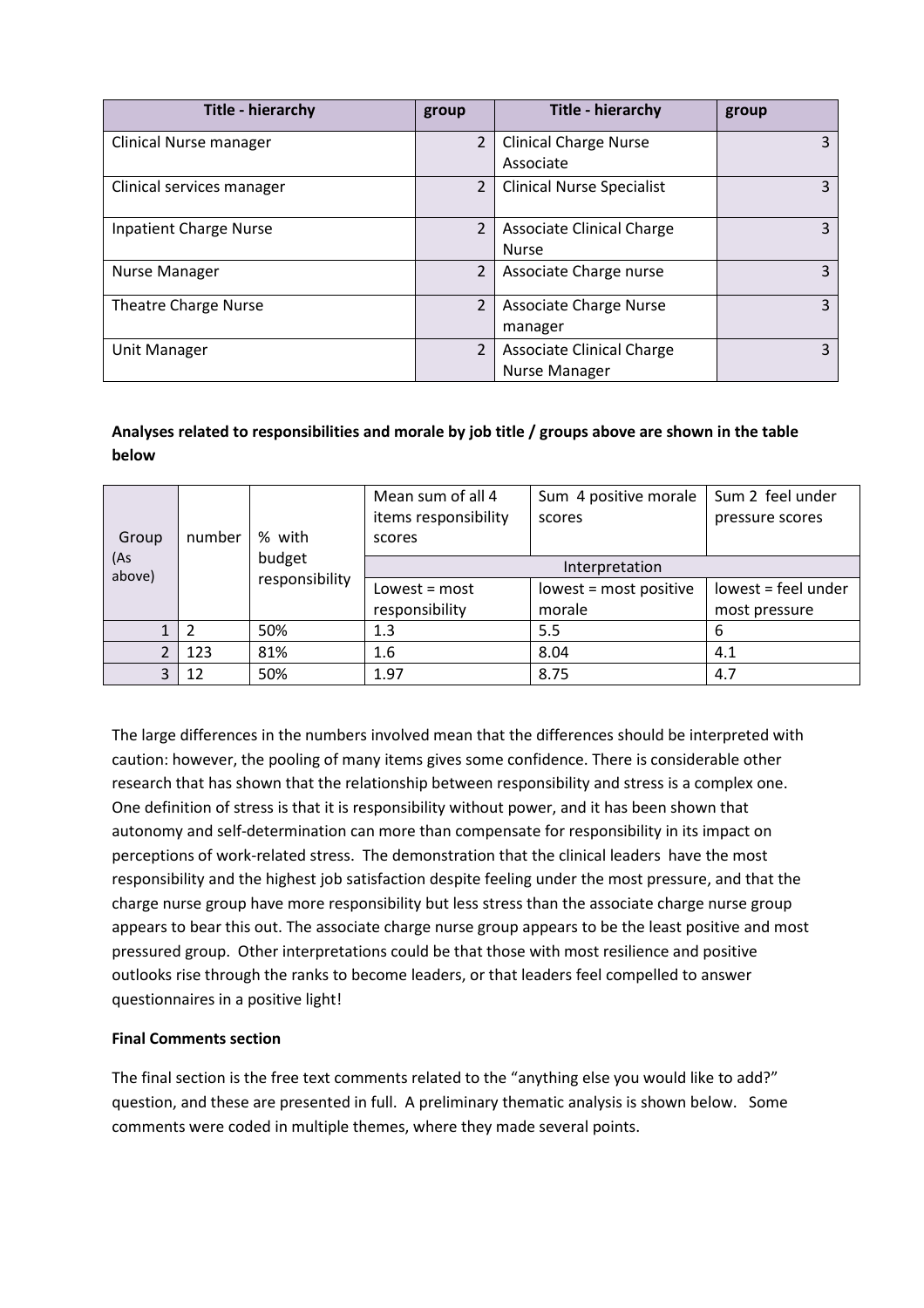| Order | <b>Theme</b>                                                                | <b>Frequency</b> |
|-------|-----------------------------------------------------------------------------|------------------|
|       | Workload and Time pressures of role                                         | 17               |
|       | High job satisfaction                                                       | 15               |
| 3     | Conflict between clinical & management roles, concern over clinical quality | 14               |
| $4=$  | Concerns or disagreement about budget setting or adequacy                   | 7                |
| $4=$  | A need for more support, both from union and higher management              | 7                |
| 6     | Frustration with non-nursing tasks                                          | 6                |
| $7=$  | Work life balance, desire to work fewer hours / part time                   | 4                |
| $7=$  | HR concerns and effects of restructures on morale etc                       | 4                |
| $9=$  | Bullying culture / a role in creating a positive anti bullying culture      | 3                |
| $9=$  | Poor acknowledgement of role, including inadequate pay for responsibilities | 3                |
| $9=$  | Well supported by higher management                                         | 3                |

The comments were also assigned a score from +3 to -3 to denote how positively the respondents felt about their role. The coding was done independently by 2 people, and the differently coded responses discussed till consensus was reached. Exemplar quotes for each score are shown below;

| <b>Score</b>   | <b>Exemplar quote</b>                                                                                                                                                                                                                                          |
|----------------|----------------------------------------------------------------------------------------------------------------------------------------------------------------------------------------------------------------------------------------------------------------|
| $-3$           | Role is a huge challenge - I find the fact that I feel like I am not performing in my role due to<br>the workload that is expected of me very hard - It's very negative and draining.                                                                          |
| $-2$           | The managerial load is high and takes me away from the clinical area. It is not possible to<br>improve the quality of patient care when away from the floor.                                                                                                   |
| $-1$           | While most days I am enthusiastic about my role I feel this has become less and less due to<br>the increased workload and higher patient acuity, financial pressures, increased patient<br>expectations, aging workforce, multi-skilling.                      |
| 0              | There are days when I love my job, where we make a real difference to patient outcomes and<br>the whole Team is working well. The days I hate are those taken up with meetings and<br>paperwork and the feeling that I am never achieving what I have to       |
| $\mathbf{1}$   | Although we have been through a restructure of our department the general staff in the<br>department feel well supported                                                                                                                                       |
| $\overline{2}$ | Love that every day is so very different. From managing the varied demands of the<br>managers role, to meeting the needs of each patient and their families to fostering a<br>supportive, fair and dynamic nursing team who all have individual needs as well! |
| 3              | I have waited for 5 years to get the job I currently have. I regard it as my dream job and am<br>very excited about the next 10 years. I look forward to make a positive contribution to<br>nursing                                                            |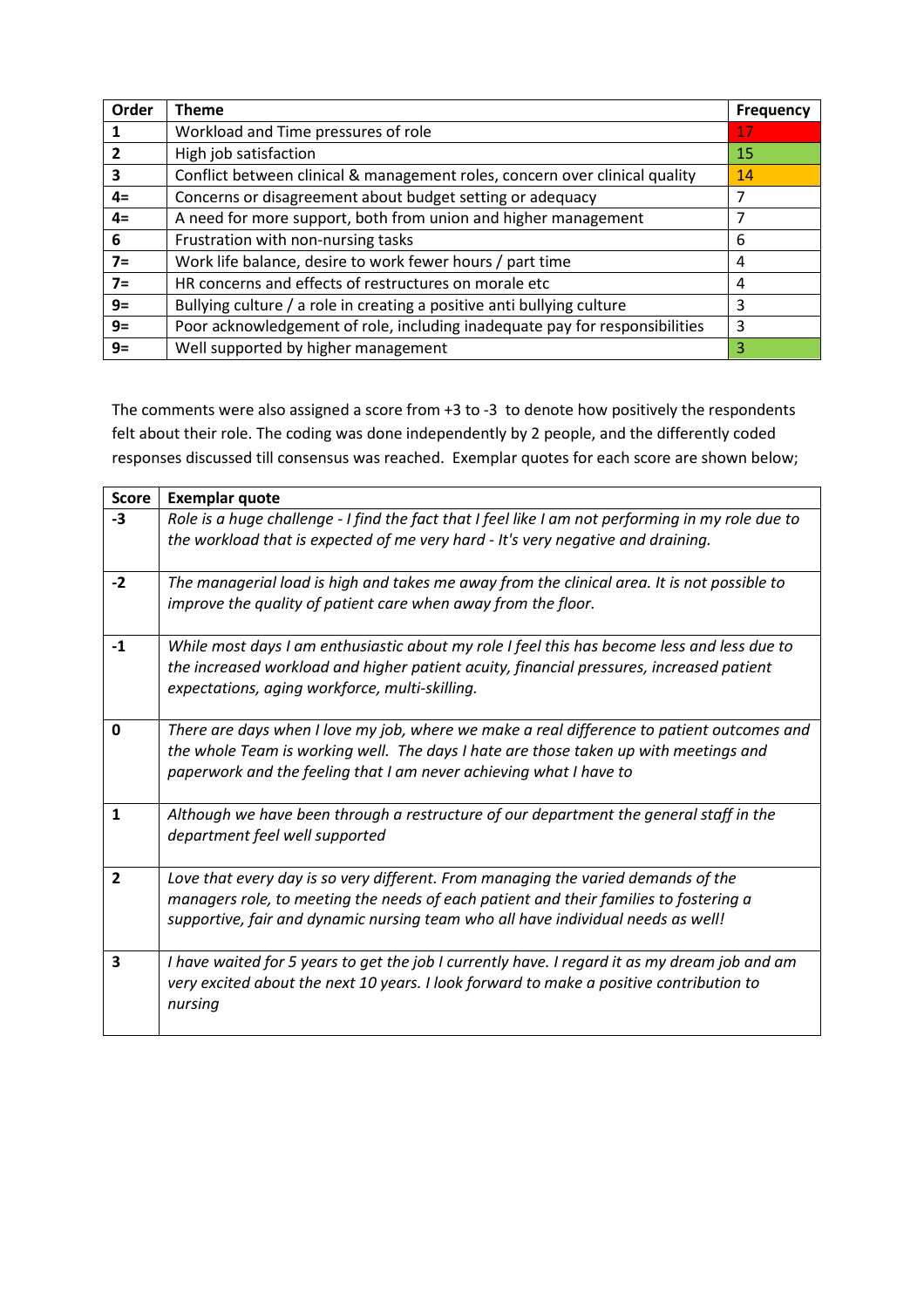Looking at DHBs, mean positivity score is shown below – (no responses were found from the DHB previously identified by the colour red) The list, as per previous convention, is in score order.

|                | Arbitrary<br>"positivity" | Number of respondents from each DHB supplying a final |
|----------------|---------------------------|-------------------------------------------------------|
| <b>DHB</b>     | score                     | comment                                               |
| $\mathbf{1}$   | $-1.5$                    | 3                                                     |
| $\overline{2}$ | $-1.5$                    | 3                                                     |
| 3              | $-1$                      | $\overline{2}$                                        |
| $\overline{4}$ | $-1$                      | $\overline{2}$                                        |
| 5              | $-1$                      | $\mathbf{1}$                                          |
| 6              | $-1$                      | $\overline{2}$                                        |
| $\overline{7}$ | $-1$                      | $\overline{2}$                                        |
| 8              | $-0.5$                    | 8                                                     |
| 9              | 0.25                      | 5                                                     |
| 10             | 0.4                       | 4                                                     |
| <b>MEAN</b>    | 0.45                      | 45                                                    |
| 12             | 0.5                       | 3                                                     |
| 13             | 1.5                       | $\overline{4}$                                        |
| 14             | $\overline{2}$            | $\mathbf{1}$                                          |
| 15             | $\overline{2}$            | $\overline{2}$                                        |
| 16             | $\overline{2}$            | $\mathbf{1}$                                          |
| 17             | 2.5                       | $\overline{2}$                                        |

This is also shown in the graph below, (no comments from the "red" DHB were received)



While this is a subjective exercise, and based on small numbers, it again illustrates that the picture seen in the item elements in the morale question block do tally with the free text feelings about the role as expressed in the final invitation to comment, and that there are big (though not necessarily statistically or practically significant) differences between the responses from staff from the different DHBs.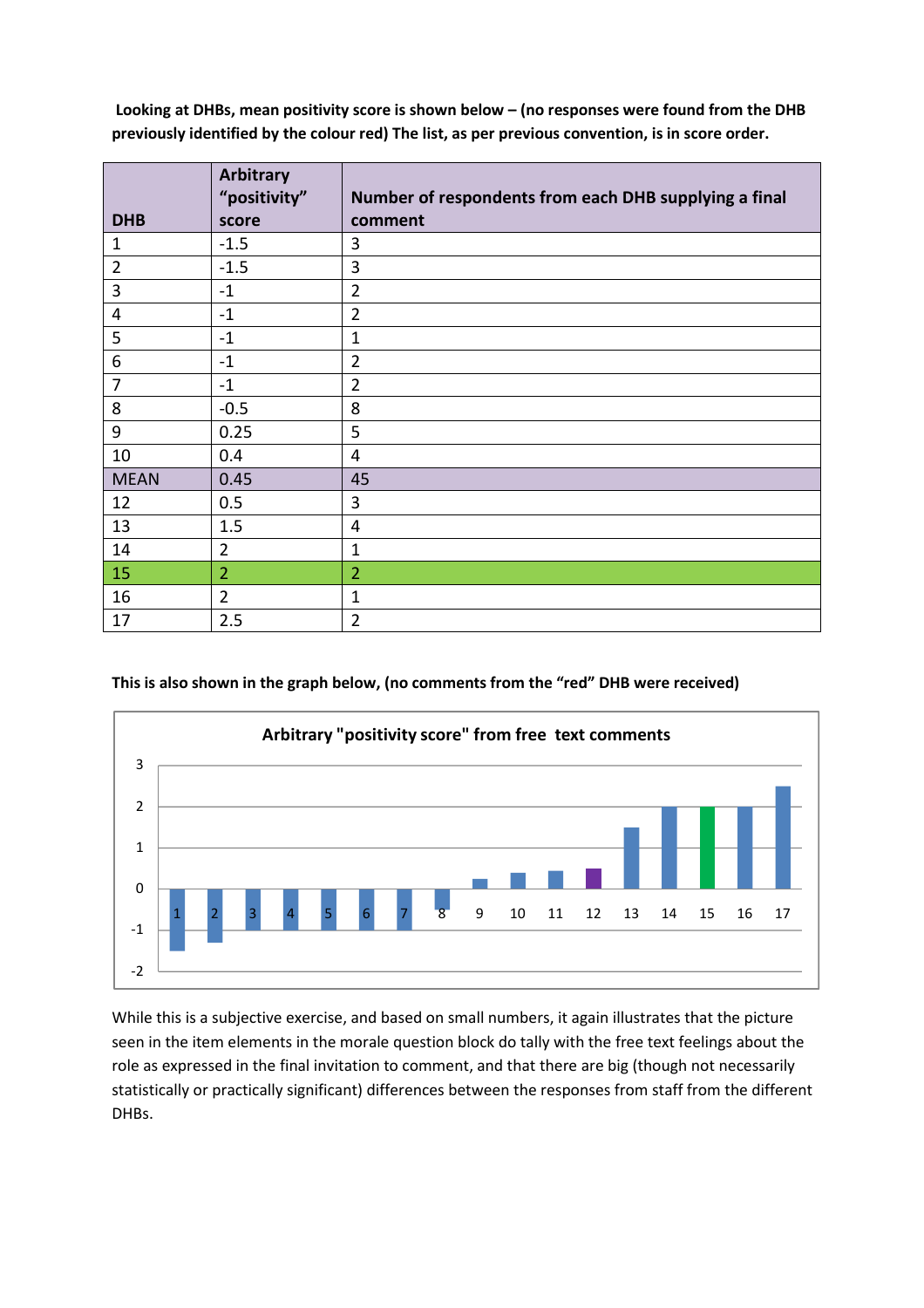#### **Discussion**

This survey has confirmed that nurses charged with responsibility for staff and wards are far from uniform in their exact roles, responsibilities, qualifications, support and rewards. It also found that there is considerable variation in the overall job satisfaction, morale and confidence in Safe Staffing processes between those employed in different DHBs and occupying different levels in the nursing hierarchy. In common with other studies, pressure, satisfaction and responsibility are not necessarily causally linked. However, autonomy, support and preparation for role are all linked to role satisfaction and perception of workload. One striking factor linked (not necessarily causally!) to positive enthusiasm and job satisfaction was to be found in the section related to where (if anywhere) support with performance management was obtained. There was a positive correlation between this and specifically mentioning the Director of Nursing in a free text answer – support for the role of DON in morale and job satisfaction among middle managers. The finding that a significant minority of charge nurses felt unable to report Safe Staffing incidents for fear of negative consequences is worrying on many levels. Firstly, it is indicative of a climate of mistrust linked to reduced job satisfaction, and secondly, studies have consistently shown that that in settings where staff feel able and are supported to report errors or near misses, patient safety, and their satisfaction is highest (Nursing Standard, 2008) Clinical and managerial leadership are key indicators linked to patient outcomes, and nurse workload, staffing levels and clinical leadership have been included as indicators of the quality of nursing care in the UK (Govier, 2004) Common findings with the 2009 UK RCN report included:

- A broad and variable role, including as it does management, clinical leadership, clinical practice, education and teaching.
- Evidence of difficulty balancing the different aspects of the role
- Theoretical responsibility for many key aspects of patient care, but a lack of authority over the resources needed to assure them
- A deficit in the training and preparation for many aspects of the role, especially the budgetary responsibilities.
- Workloads and competing pressures that are undermining work life balance and may compromise job satisfaction long-term.

Recommendations from the RCN to ensure the success of ward sisters or charge nurses included the following – all endorsed by this New Zealand study.

- Managerial support and recognition.
- Human resources advice.
- Feeling valued.
- Training and education.
- Administrative support.
- Good 'work-life' balance.
- Sharing experience and knowledge.
- Succession planning.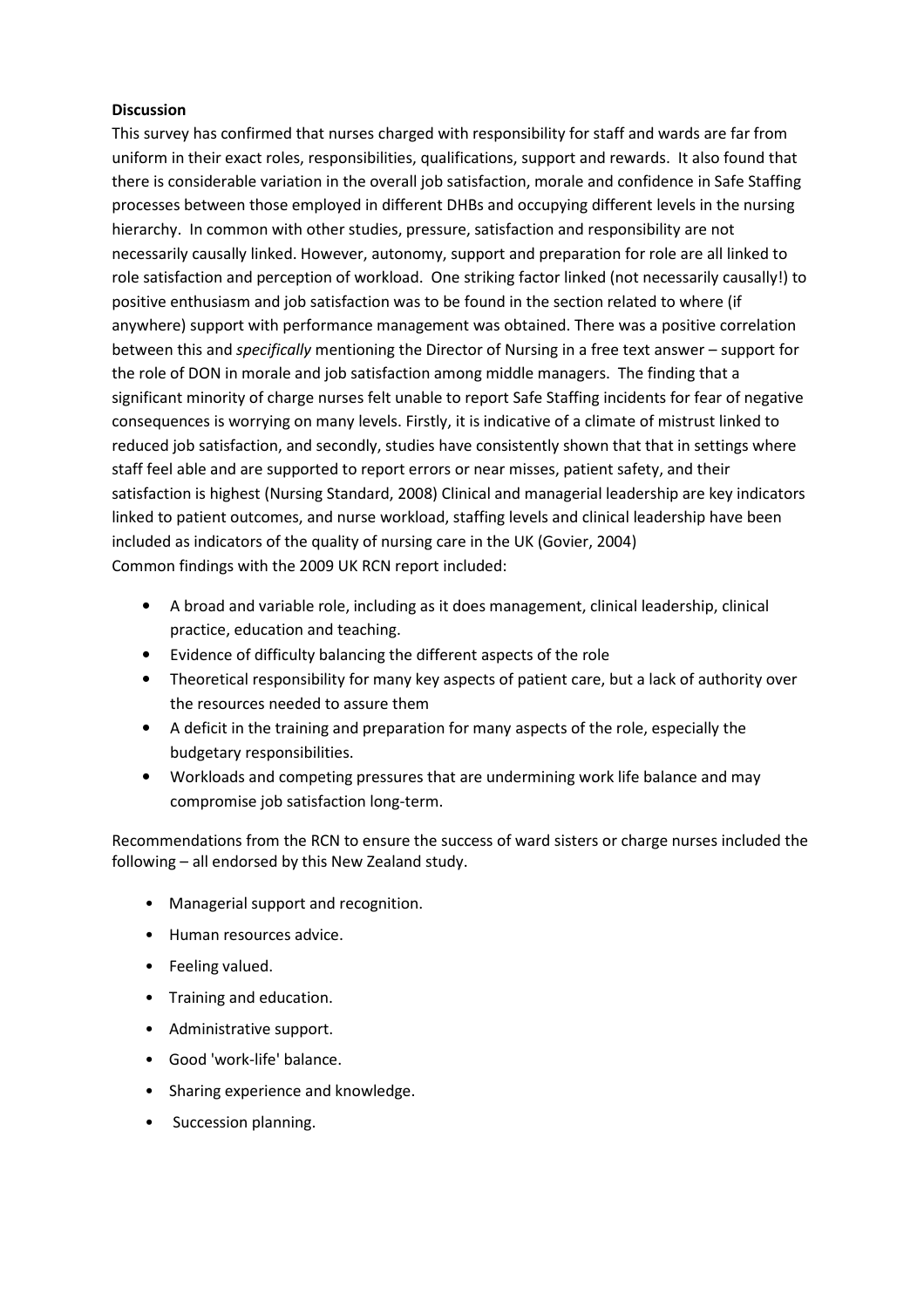### Areas for further in depth exploration raised by this survey include:

- Consultation with Charge nurses following the release of the report to examine the levels of agreement or disagreement with the results, and to establish their priorities for improvements to the role, preparation and support.
- Changes in perceptions of this key staff group following the restructuring exercises underway in many DHBs
- Match / mismatch between formal qualifications or in house training and the knowledge and skill set required for the role
- Mechanisms and strategies to foster best practice both of the performance of the role, and the support structures required for the role
- Factors contributing to a culture of openness and confidence at all levels in the nursing leadership
- Flexible work patterns and workloads required to ensure a sustainable work life balance
- Comparisons with the NZNO Employment survey to be undertaken later in 2010, and with the evaluation of the Safe Staffing Healthy Workplace evaluation study currently underway are warranted.
- It would really be of interest to correlate the rank performance against key indicators from this survey with objective data about workforce, workload, patient outcome, quality and economic performance data for the different DHB's.

# **Conclusions**

Notwithstanding cautions with interpretation due to small numbers and arbitrary, subjective Likerttype scales, and potential respondent self-reporting bias, a sound basis has been established to guide a more in depth exploration of the important role of Charge Nurse (and associated linked job titles) With the adoption in New Zealand of programmes and initiatives such as Productive Ward from the UK, it would seem appropriate to also adopt the changes to preparation, support, workload (especially concurrent clinical caseload) authority and relative financial reward to ensure this vital group of staff continue to deliver and improve patient care and productive, well supported staff.

# References

Cunningham, G., & Kitson, A. (2000a). An evaluation of the RCN clinical leadership development

programme: Part 1. Nursing Standard, 15(12), 34-37.

Cunningham, G., & Kitson, A. (2000b). An evaluation of the RCN clinical development programme:

Part 2. Nursing Standard, 15(13-15), 34-40.

Do ward sisters and charge nurses have the authority to do their job? (2010). Nursing Management -

UK, 17(1), 20-22.